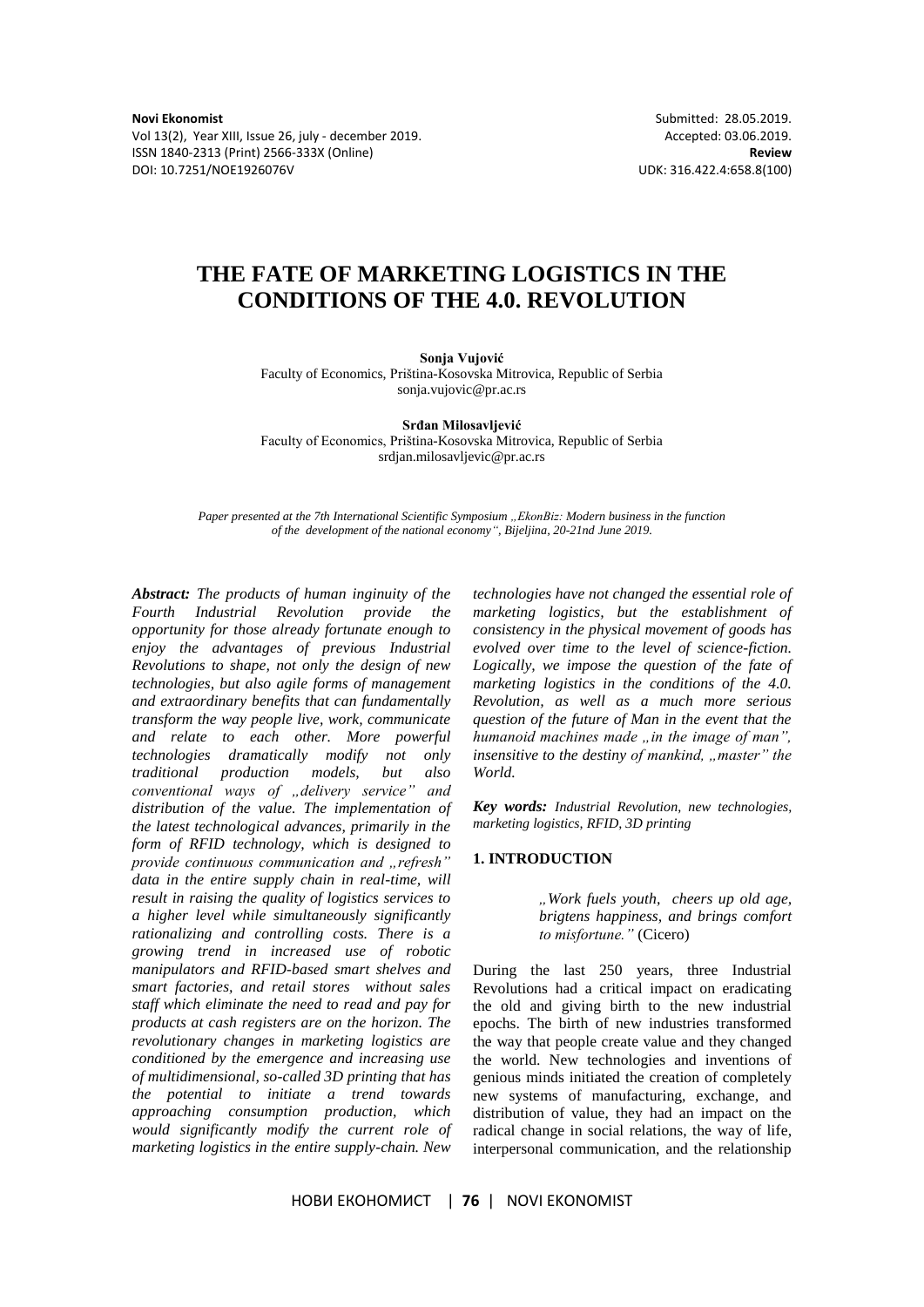between man and nature. Thanks to the new circumstances, the role of man shifted from merely using workforce to regulating and guiding the process of manufacturing. The First Industrial Revolution (which is said to have lasted from about 1760 to 1830) started in the British textile industry in the middle of the 18th century, sparked by the invention of the steam engine, which impacted the transition from manual to machine production. Even though it contributed to the spreading of colonialism and the degradation of the environment, the First Industrial Revolution managed to make the world richer and a better place for life, primarily for those who belonged to the developed economies. Before 1750, even the richest coutries – Britain, France, Prussia, the Netherlands, the North American colonies – had an annual growth rate of 0.2%, and even that was very unstable. Inequality was greater than today, and income per capita was at a level we would today consider extreme poverty. Until 1850, under the infulence of new technology, the annual growth rate of those countries rose to 2-3%, and income per capita was steadily rising. (Schwab, 2018,page 8). During the next 100 years, the process of technological innovation (discovery, commercialization, widespread adoption and use) was the main mechanism for increasing wealth and improving well-being since the beginning of history. The steamboat and the steam locomotive made travel quicker and easier, the global economy became more interconnected, and probably the most visible aspect of the Revolution was the increased urbanization, because, nearly overnight, small, mainly agrarian and rural settlements located near a coal or iron mine became big cities and industrial centers.

The new wave of interconnected technologies and systems developed during the Second Industrial, or the Technological Industrial Revolution (electric energy, the internal combustion engine, fertilizer, and a whole new set of inventions that made life at the time easier) contributed to the further growth and possibilities of intensive and continual development of human civilization to, up until then unimaginable scales. The shift to massproduction started the process of accelerated industrialization and continued the even more intensified urbanization, aided by deagrarianization. Mark Twain called the  $19<sup>th</sup>$ century, the time of quick growth and new inventions, the gilded century, because its outer glamour hid all the cruelty of factory work, the formation of empires and extractive colonies, as well as the massive inequalities between countries, as well as within them. In the middle of the  $20<sup>th</sup>$ century there were revolutionary discoveries in information theory and digital computing, the technologies with made up the foundation of the Third, so called Digital Industrial Revolution. As was the case before it, the Third Industrial Revolution was not just a consequence of the existence of digital technology, but of the way that it changed the structure of economic and social systems of the modern age. The ability to store, process, and spread digital information reshaped nearly every industry and dramatically changed the work and social lives of billions of people. Although it indisputably had unwanted consequences and left negative byproducts on both local and global scales, contributing to the degradation of the environment, decreasing and eradicating natural resources, and increasing inequality, the combined effect of these three Industrial Revolutions was an immense increase of wealth, quality of life and opportunity for most of humanity.

The Fourth Industrial Revolution (the 4.0 Revolution), which modern society is living in, is a new chapter of the development of human civilization, led by the increasing availability and interaction of a whole array of incredible technology, built on the infrastructure of the three previous revolutions. In the ideal conditions, to those who are fortunate enough to have the advantages of the previous Industrial Revolutions, the Fourth Industrial Revolution provides opportunities to shape, not just the design of new technologies, but more flexible forms of control and benefits, which will reshape the way the way that people live, work and interact from the ground up. Technologies in the making could provide immense benefits to the industry and society, but the experience from the past Industrial Revolutions reminds us that, in order for the world in the making to fully harness and make use of the benefits of these advanced technologies and create a prosperous future, it would need to overcome these three crucial challenges. (Schwab, 2018, pages 12-17)

1. Fair distribution of the benefits of the Fourth Industrial Revolution, considering the fact that wealth and welfare generated by the past Industrial Revolutions were, and still are unequally spread. Seeing that new technologies have potential to concentrate privileges and put current systems of control into question, maybe the most important problem of the Fourth Industrial Revolution might be the fear that **the economic benefits of human ingenuity** will again not be fairly distributed and that the resulting increase in inequality could undermine social cohesion.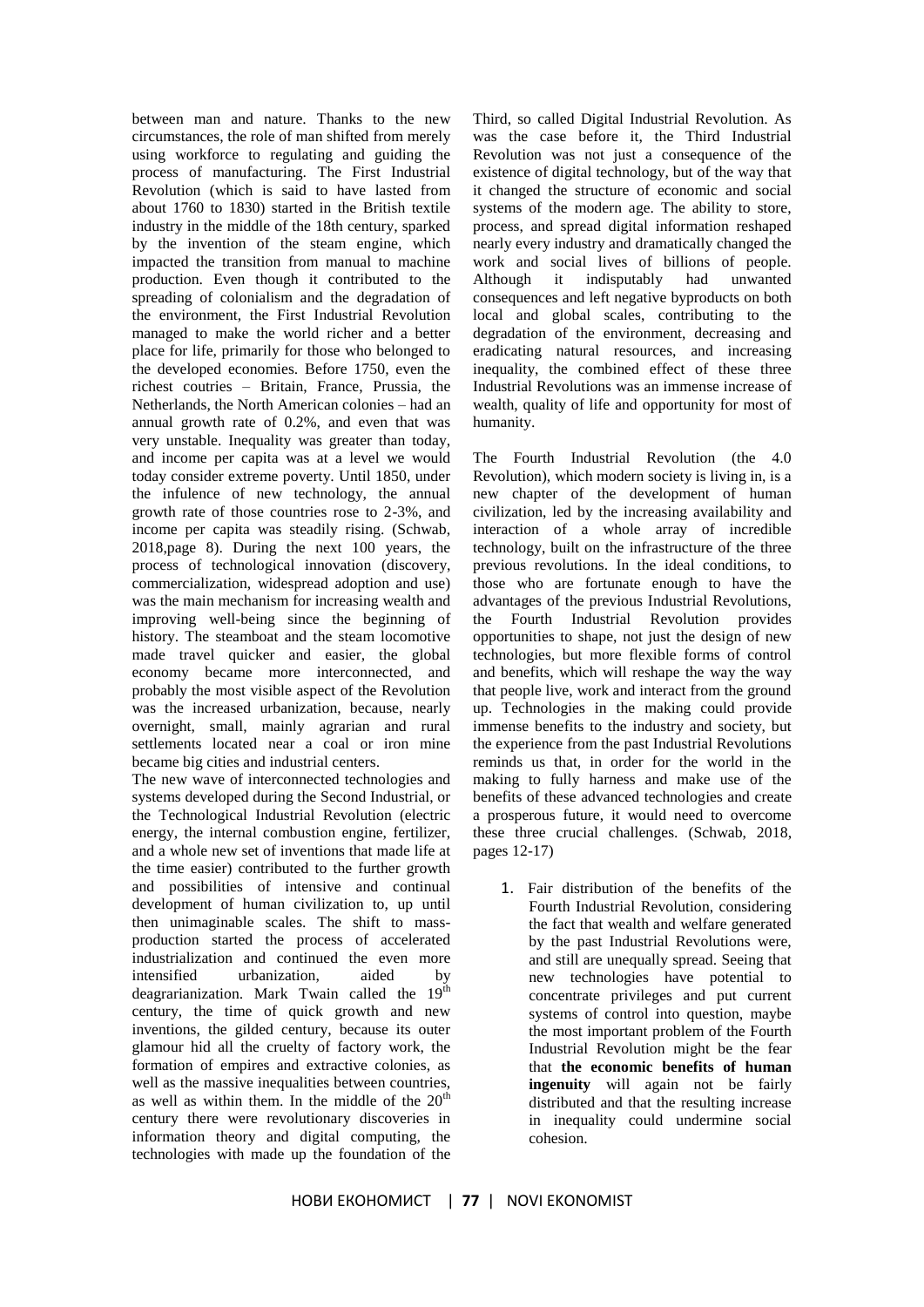- 2. Managment of externalities of the Fourth Industrial Revolution in the sense of reducing risk and damage it might cause. In the previous Industrial Revoulutions, there has been little effort to protect "endgangered" populations, the natural environment and future generations from the costs of change and progress and/or intentional abuse of new possibilites these technologies bring forth. The challenge in the sense of of unwanted consequences is especially present considering the power of the technologies of the Fourth Industrial Revolution and the uncertainty of its longterm influences on complex social and ecological systems.
- 3. Making sure that the Fourth Industrial Revoulution is human-led and humancentered. Human values have to be respected on their own, not just in the sense of getting financial gain. This challenge is especially critical becuase of the fact that the products of the Fourth Industrial Revoulution are different from the inventions of the prior phases of technological development. New technologies can "peer" into the most hidden an intimate parts of the human mind, disrupting even the privacy of personal thought and shaping its behavior. They are designed to acess and make decisions based on data that no man can process, and in a way that no "mere mortal" could understand. They become capable of manipulating genes and changing the genetic "building blocks" of human beings which will be born in the years to come. "Experimantation" in the area of geoengineerirng could lead to unrepairable damage to the biosphere.

Technologies in the making are not forces outside of control of the human mind, nor are they simple tools with known effects and consequences. Exciting possibilites arising from aritificial intelligence (AI), cryptocurrencies, unmanned drones, self-driving cars, the Interent of things, geoengineering, biotechnology, neurotechnology, additive manufacturing, and multidimensional 3D printing are already transforming society by altering the old ways of life and the future of everyone on the planet. Incresingly more powerful technologies are dramatically transforming the future of production, delivery systems and the distribution of wealth, which is raising many questions and starting a global discussion. Will the products of human ingenuity demean and defeat man and make him unnecesary in "the world of machines build by human hands" in the era of

decreasing boundaries of digital, physical, and biological spheres? In the effort to make the perfect servant", will the architects of a new world order forget that the human race would not have moved away from the paleocene, not even to *Homo habilis* (skillful man) were it not for the hard work and the active relationship towards the universe? Will Schumpeter's creative destruction" receive validation in nullifying civilizational values and destroying the Planet which will be ruled by humanoid machines with the image of man", indifferent towards the fate of humanity? Even though the technologies in the making have the potential to robotize humanity and compromise the traditional and root essence of Man's being as a creative lifeform, the evolution of the Fourth Industrial Revolution is completely within Man's power. Because, as Schwab, the founder and CEO of the World Economic Forum reminds us,  $\alpha$ all new technologies are first and foremost tools made and desigend by people for people." This creates the need to use the products of human ingenuity for economic and general progress of the global population, keeping human dignity, and building a better and more just World.

Moving from mass-production to production more suited toward individual needs, new improvements have been made in marketing logistics. New technologies have not changed its essential role, but the way of establishing consistency when it comes to the physical transportation of merchandise had evolved over time to sciencefiction levels. Faced with new challenges which lead to the transformation of the conventional supply-chain and the emergence of new business models which generate the delivery of superior value to the consumer, marketing logistics is changing faster than ever.

# **2. The definition and role of marketing logistics**

The modern corporation which participates in ever more fierce competition for a part of a massive market is preoccupied with making the products which will please the needs and expectations of end consumers, as well as devising a superior way to correctly place and make a product available for consumers in the right amount and intact form, in the right place, at the right time, minimizing expenses. Especially the latter, as the usability of a product is not only defined by its form and quality, but in large part by whether it is available for consumers when and where there exists a monetarily ready demand for it.

In the process starting with initial production and ending with consumption it is necessary to solve many problems and to do various activities which are tied to physical aspects of the process of the production, which are constrained by the existence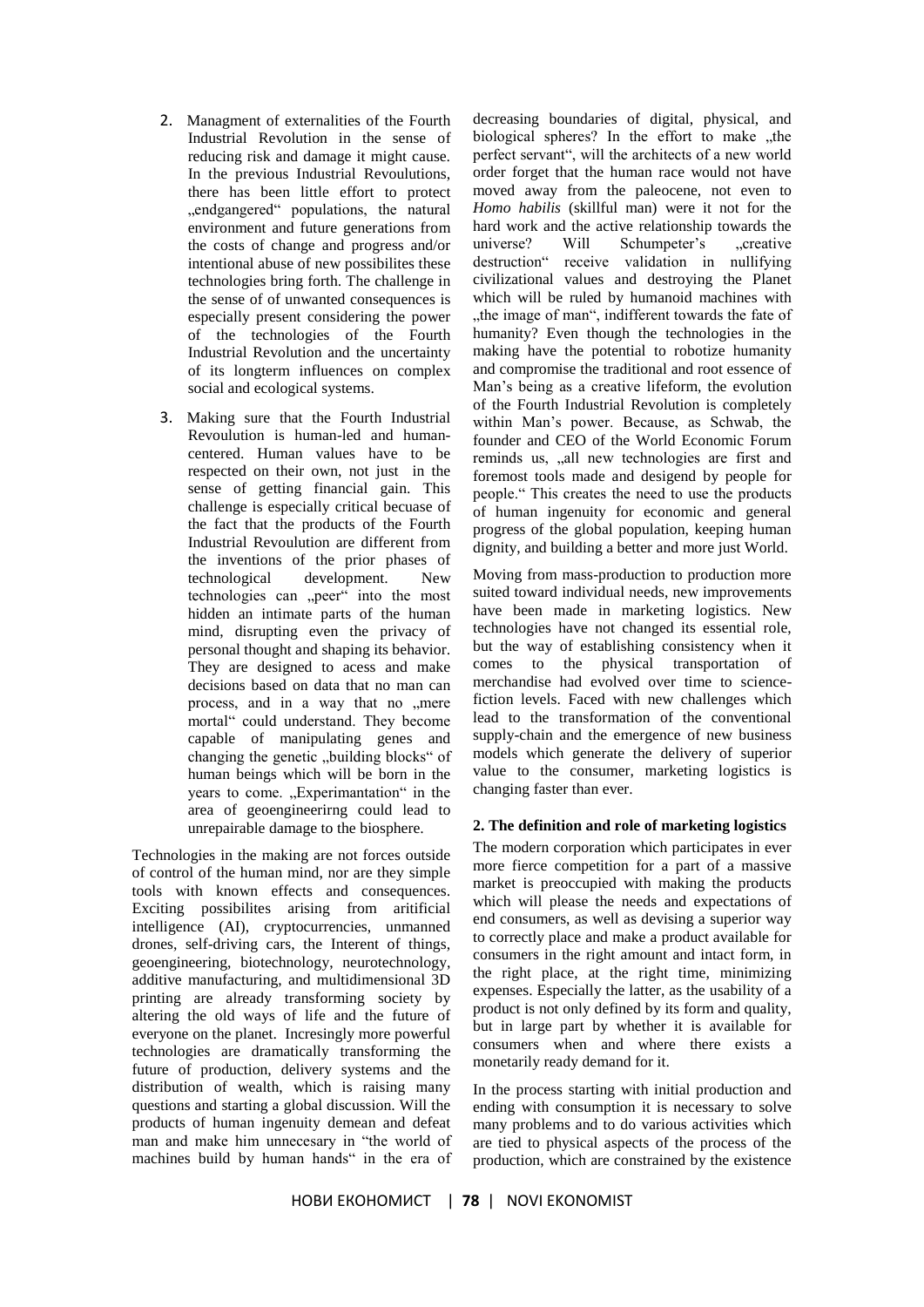of the geographical and temporal divide of these two entities. The responsibility of timely and adequate transportation of products, improvement of placement and the success of sales is in large part a job of marketing logistics. The primary purpose of marketing logistics is represented by the endeavor to provide the necessary amount of the right products to consumers, unscaved, at the right time, and on the right market. Because of that logistics has to have access to information in real time, so that it can track the path of the products through the supply-chain and predict the right time and location of the delivery of the necessary amount of products. In essence, it is about activities which are primarily oriented towards: transportation, storage, manipulating merchandise, protective packaging, control of supplies and the processing and tracking of the process of delivery.

Today's business logistics is actually rooted in military logistics. In entered the business word by the name of "physical distribution" and during the 1960-s was primarily aimed at the delivery of finished products to their final destination, on the output side of corporations. Its initial aim was to deliver the product from the manufacturer to the end consumer, providing the best placement of distributive centers and optimal ways of transport. As a result, logistics has developed a strong connection to marketing and focused "downward" in the supply-chain. During 1970-s and 1980-s, the concept of logistics was expanded to "upward" in the supply chain. Seeing the insistence on maintenance of the established level of production leads to the piling up of supplies both on the input and output side of the process of production, the focus was shifted toward the need of precise and timely delivery of materials to production engines. The realization of the need for the management of materials changed the way we saw logistics, which became equally important for providing the input and output of the production cycle. The nineties were witness to the intense growth and application of the supply chain management and a holistic understanding of the importance of management of the entire supply-chain. From there, logistics in the business sector, in today's sense of the word, is referring to the transportation of goods throughout the entire supply chain, both upward and downward, contributing to the optimization of both the input and output side of production. (Sanders, 2017, page 141)

Starting from Stewart's definition of physical distribution from more than half a century ago, stating that physical distribution is "the science of business logistics with which the correct amount of the right type of product is available for placement at the right place, where there is a demand and at a time at which it exists" (Stewart, 1965, page 65), it became clear that marketing logistics needed to provide the timely and adequate supply to consumers and a and a delivery system which provides additional value and a higher level of satisfaction for the potential buyer with the minimal expenses. From there the basic goal of marketing logistics is derived from the general economic principle and defined as: maximizing services to potential users while minimizing the costs of distribution. As a high level and quality of services is nearly always followed by an increase of the total expenses, these two diametrically opposite requests, as contradictory, are mutually exclusive. With regards to that, Kotler thinks that no system can both maximize services to the consumer and minimize the distributive costs, considering that the maximal service to the consumer requires great supplies, high-quality transport, and numerous storage units, all of which increase the costs of marketing logistics. (Kotler & Keller, 2006., стр. 525) Realizing that it is impossible to simultaneously maximize services to the consumer and minimize the costs of distribution, the task of marketing logistics reduces to defining and creating an efficient and effective logistics-chain. The potential chances of preserving the market attractiveness of a product and creating a different advantage, the modern corporation is more and more focused on solving logistics problems.

# **3. The products of human ingunuity as a function of optimization of logistics activities**

The optimization of the effects of marketing logistics and the rationalization of the logistics process was greatly helped by the adoption of the EAN (*European Article Numbering*), a system of unique symbolization, coding and identification of products using bar-code technology and electronic exchange of EDI (*Electronic Data Interchange*) data. The advantages of electronic interchange of data and business documentation are obvious in practice, numerous, and reflective of the whole logistics-chain, contributing to efficient communication between different business partners and consumers on a national and global scale. It is evident that the effects of technological advancement of logistics are not tied only to the corporations which accept and bring innovations, but are in a great sense manifested in the spheres of interest of the consumers themselves.

Bar-coding technology is one of the most widelyused methods of electronic identification of products. Optically reading the code allows access to a database which provides all the useful information about the marked objects, so accepting an correctly using a unique EAN code provides a use of consistent standards as a basis of efficient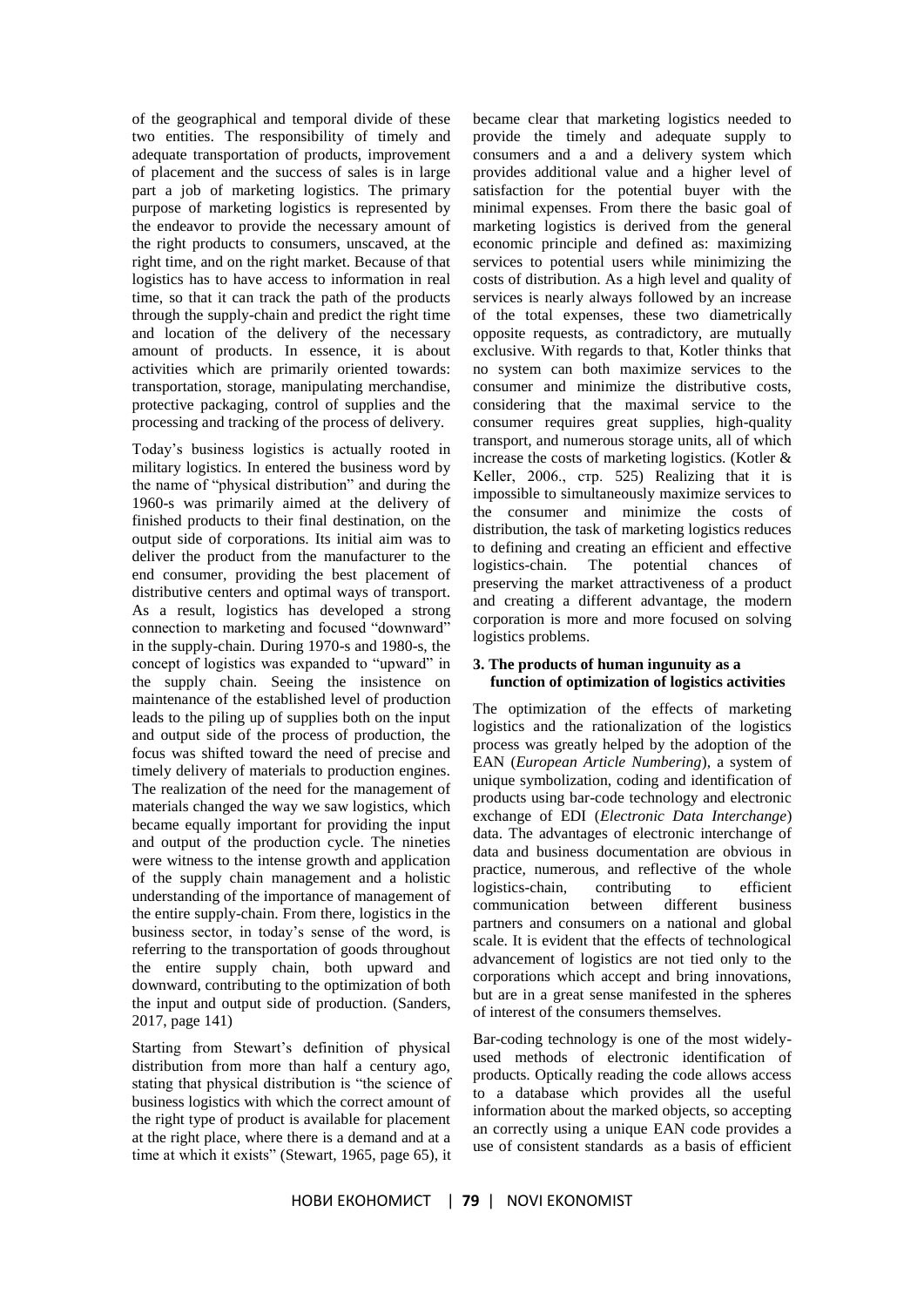and secure exchange of products, services and information about them.

Following the GS1 standards, every logistics unit intended for transportation and distribution is marked by a unique serial number for shipping SSCC (*Serial Shipping Container Code*) as a required element of the GS1 logistics label during transport and/or storage of merchandise. That way the control of movement of logistics units are tracked in all parts of the supply-chain, and a complete history of the states and movements of merchandise in real time is made available. Reception of cargo in stroage by scanning barcodes from logistics labels from apllets or containers, all information can be extracted about their contents: type of merchandise, amount, production date, expiration date, and other important guidelines for further movement of goods through the warehouse to the end consumer. In the same way, fixed bar-codes can be used for identification and tracking of merchandise which is internally relocated.

More and more widespread use of bar-code technology enabled the development of EPOS (Electronic Point of Sale) systems of electronit payment for goods on the marketplace based on identifying the sold product by scanning a unique code on a termianl of a cash-register, which allows the identification of the entered price. After a successful transaction (payment received), POS software udpadtes supplies, issues a receipt to the buyer, as well as a control receipt of the transaction of the consumer. The introduction of the system creates certain benefits of all interested parties in the logistics-chain. Aside from quick payment of the sold/bought goods, increased productivity of the workers employed at the place of the transaction and increased happiness of the buyer caused by the decrease in wait-time for the payment in the lines in at the store, certain benefits are made by the participants in the logistics-chain by getting reliable information necessary for tracking the movement of of products on the salessupply relation by acquisition of timely insights into: the current state of supplies in the retail store and the state of supplies per article in warehouses and distributive centers.

The further advancement of the EPOS system led to the introduction of EFTPOS (*Electronic Financial Transfer Point of Sale)* system for cashless payment on an electronic marketplace by transfer of funds from the checking account of the consumer to the account of the seller at the time of purchase. Scanning the card automatically identifies the consumer, their account number, the bank which they belong to, as well as the credit ability and liquidity of ownership of the card and

account. One of the upsides of this kind of system of payment is the fact that it eliminates the need for carrying around large sums of cash, especially when it is the case with larger acquisitions.

On the turn of the millennium a technology called RFID (*Radio Frequency Identification*) became more and more widespread. Its use spreaad to the level of identification of individual products. Unlike bar-codes, which are identifacl for large amount of the same products, the RFID transponder with a microchip as a carrier of data contains a unique serial EPC (*Electronic Product Code*), which meant that every single product of the same type has a unique identifier. With the installation and placement of of RFID labels, as a tranponder, "smart" stickers or RFID plates (PCB-*Printed Circuit Board*) of different memory capacities and abilities of "persistence" in different conditions, on packaging, palets, containers or individual products can be identified and remotely tracked on every step of the tranportation and strorage, and the received data very often represent instructions for further actions with the real-time handling of goods. (Vujović and Jovović, 2009, page 23)

The quality and efficieny of decisions made within corporations and supply-chains in large part depend on the accuracy and timeliness of information on which they are based. Considering that radio-frequent identification technology provides information about the whole production and distribution process of goods in almost realtime, its use expands the ability of making highquality and optimal decisions based on that information. With that in mind, RIFD has a potential to increase efficiency, precision, and security of the process by improving the exchange of information which secures continued communication and the "refreshment" of data in real-time in the entire supply-chain.

Integrating RFID systems into already existing software applications, corporations such as applications for: ERP (*Enterprise Resource Planning*), SCM (*Supply Chain Management*) and *Warehouse Management Systems*, corporations gain the opportunity to track the positions ans status of the nautral resources and finsihed products in real time and make decisions based on information that is only a few seconds or minutes old (Zelbst & Sower, 2016, page 33) which serve a purpose of simplifying the processes, faster movement of goods from the production-line to the distributive centers, retail and end consumer, identification and elimination of bottlenecks and minimizing errors of the type and quantity of shipped goods. The ability of control and optimization of movement of goods is based on the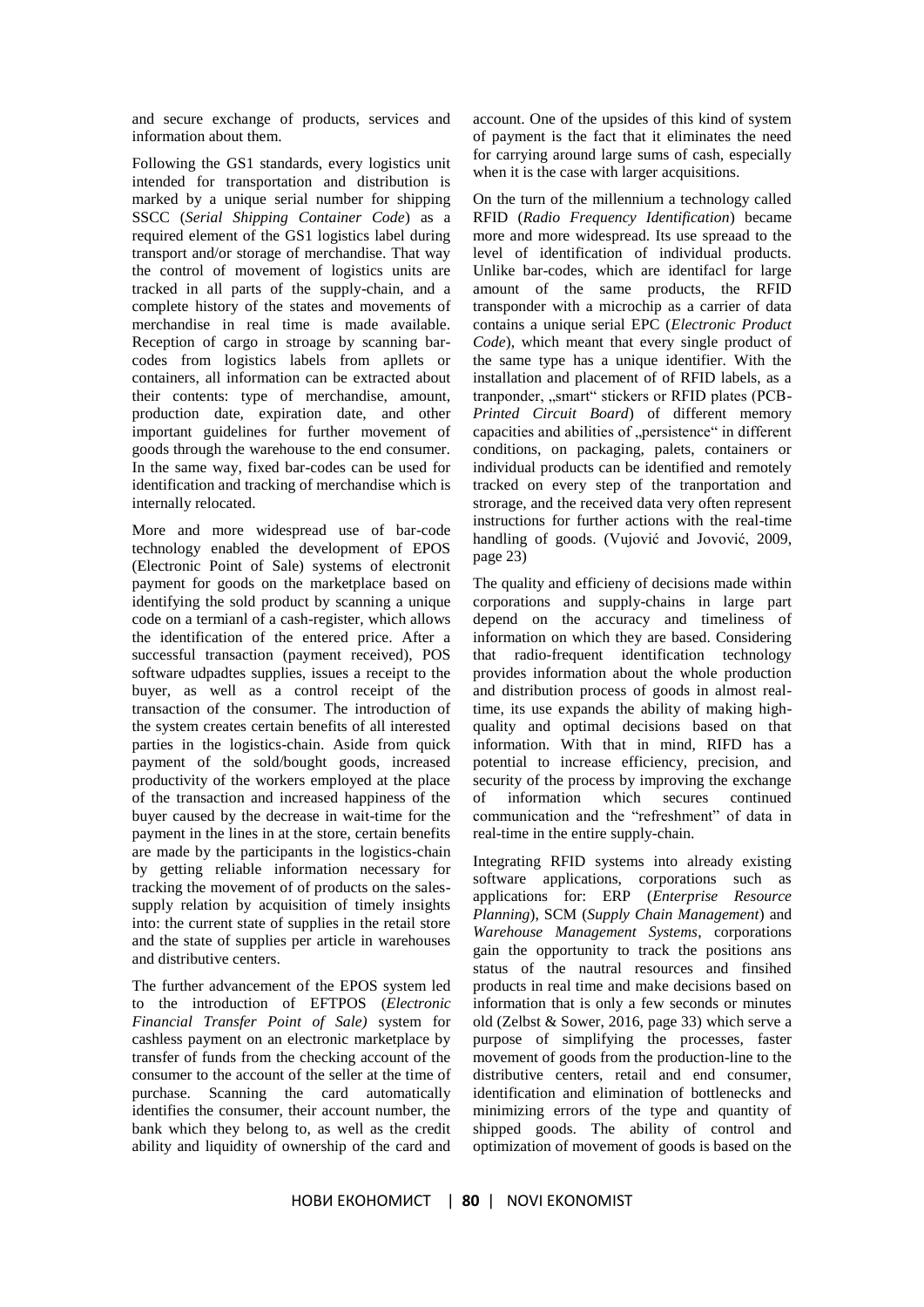real-time ability of systems to secure not just verification of the authenticity and the contents of the logistics units, but also information about the status and location of the products, the state of the warehouse, the reception and requests for delivery in any segment of the supply-chain. The benefits of RFID technology in managing the supply-chain are determined through reduced supplies, improved visibility of "property", the ability of making decisions in real time, the improved reversibility of logistics operations in cases where it is necessary to return the damage or faulty products or objects which the consumer did not want, the easier recall of dangerous and harmful products, stopping forgeries and prevention of aging, (Zelbst & Sower, 2016, стр. 49) because the possibility of the less frequent merchandise being "forgotten" in some part of the warehouse and getting to its expiration date. Simply put, the proper implementation of RFID in logistics operations and systems of command gives corporations the ability to improve its agility, efficiency, and its effective functionality to a higher level, contribute to the improvement of performance of the organization, increase profitability and create rival advantages of global scales.

Even though during the 1980-s the practical application of the technology was dictated by the high price of RFID traces and RFID readers. In gained traction from the moment when, after its acceptance by the leading supply-chains in America and Europe, such as Wall Mart and Metro, the price of RFID labels continually went down. It is obvious that alongside a high price, the main reason for the relative slowness of implementation and mass-use in modern system lies in the fact that bar-code technology for marking and identification of products was widely adopted for almost half a century, so the change of planning and building specialized information systems compatible with RFID technology demands large investments and a long period of time. Undoubtadely, this technology will gain full affirmation in the years to come.

The development of communication infrastructure which mobile phone networks and the Internet provide has enabled communication with far-away AVL (*Automatic Vehicle Location*) Fox devices palced on vehicles and the gathering, memorization and distribution of data to monitoring centers for overlooking vehicles and all interested parties in the suppply-chain. FoxFMX (*Fleet Management System*) has created the possiblity of detecting the change of state and location vehicles and remote changes of parameters in irrgular and emergency situations during transportation. The location and status of

the transporter can be found on Google maps and satellite images, as well as by mobile phones with have GPRS (*General Packet Radio Service*) and a wap search engine, which is the case with most newer models. Alongside that, "electronic guards", or the devices for tracking mercahndise are built-it to containers allow the manufacturer and transporter ti posess data about that state and location of the delivered laod using GPS(*Global Positioning System*) technology at any time. Th sattelite networs emmit the reuslts of measurement of the containers – the temperature, humidity,and impacts which are transmitted to the control centers, and are then forwarded to interested parties.

## **INSTEAD OF A CONCLUSION**

The emergence and development for superautomatized distributive centers, air-conditioners, super tankers, satellites, containers of various dimensions, robotic manipulators are just some of the modern technological solutions which enable progress in the fields of transportation, storage, and packing of merchandise. "Modern innovations suggest that automation is possible in the fields of logistics, not just in manufacturing which uses automation far more". (Vujović and Jovović, 2009, page 26) In highly developed countries it is predicted that mechanization and automation in the area of handling goods can achieve relevant savings and create conditions for quality service of consumers with minimal expenses of distribution. Therefore, the trend of increased use of robots for executing manipulative operations of sorting, moving to loading docks and lifting cargo is envisioned in completely automated warehouses. "Smart factories", which self-regulate and selfoptimize the rhythm of production activities in real time, based on, say, the movement-speed of tankers with "repromerial" in the stormy waves of the Atlantic are in the process of development. RFID also provides a basis for "smart shelves" which are "learned" to automatically and continually 24/7/365 keep inventory and order new deliveries at the moment when supplies reach a certain level. As an advanced technological solution "smart shelves" give precise and reliable answers to the queries of which type of merchandise and in what quantities is available at any moment on an arbitrary shelf, as well as all shelves on interconnected storages, distribution centers and retail objects.

Possible uses of RFID systems in retail are seemingly endless and they bring with themselves elements of futurism. Also, the integration of RFID with retail POS systems provides not just improved control of supplies, so that piling up can be prevented, but also provides the possibility of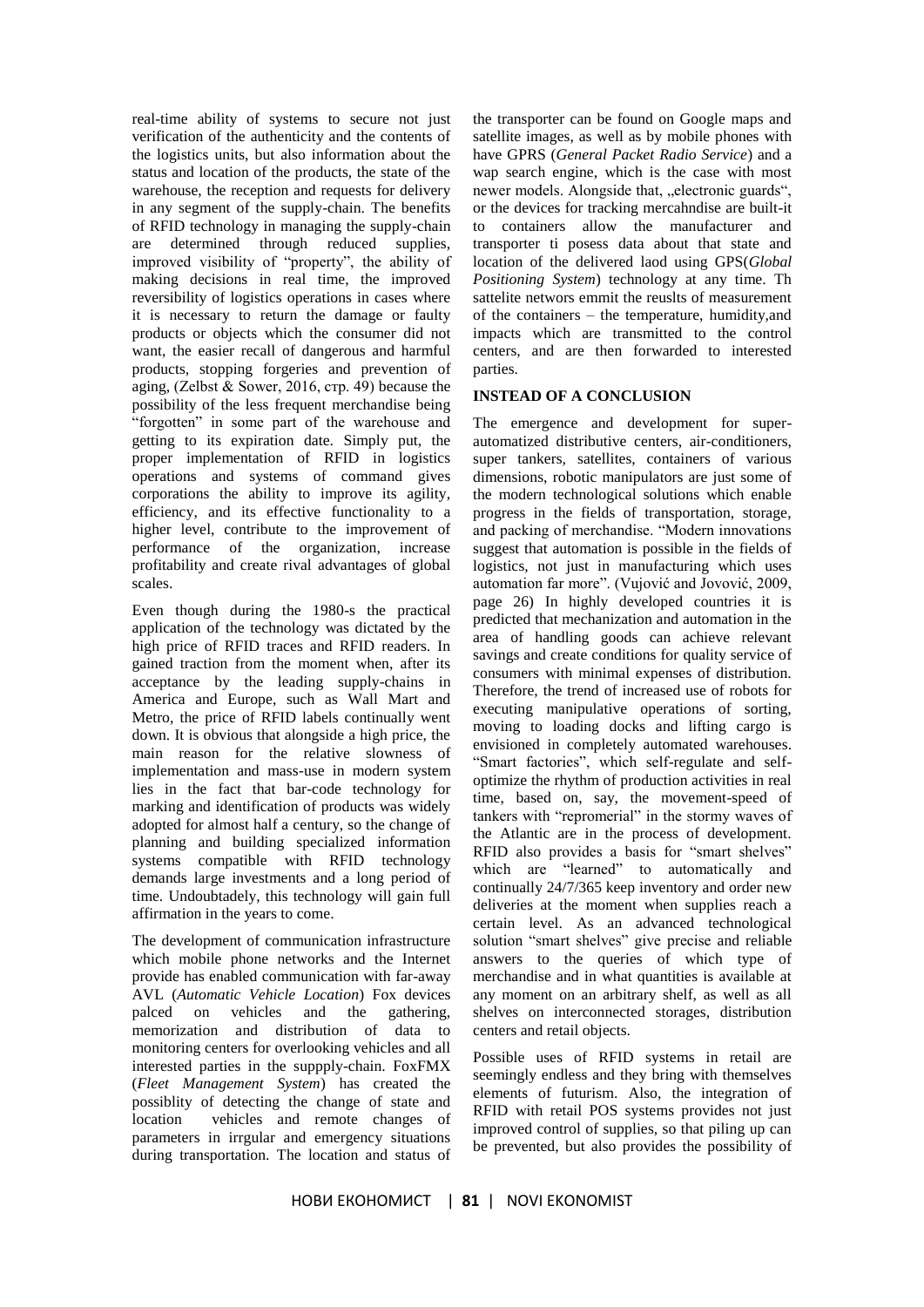real-world automated customer purchasing. It is a completely modern method of purchase, where the cart, equipped with RFID readers, would be "enabled", with the addition of individual products with integrated RFID tags, they would recognize every "added" article and create list of selected items which would be automatically billed using the customer's credit or debit cards, and after exiting the retail object – all without the need for the physical presence of retail staff and cashiers, and without long queues and waiting for a special scanner and payment at the cash-register.(Zelbst & Sower, 2016, page 57) The fact that at the end of 2016 the first cashier-less supermarket was tested by *Amazon* in the American city of Seattle shows that the modern way of purchasing is not just a product of imagination. The same company started trial-runs of delivery-drones, so it is becoming clearer that in the near future the products of human ingenuity in the forms of robots, unmanned aerial vehicles, and driverless-cars will "learn" to interact with the World in ever more natural ways.

The revolutionary changes in marketing logistics are made possible by the appearance and everincreasing use of multi-dimensional, so-called 3D printing and additive manufacturing. Note that the terms "3D printing" and additive manufacturing describe the process of making physical objects by adding layers of material – unlike conventional manufacturing processes in which physical shapes appear by either "removal" of material (as is the case with, say, pouring metal). 3D printing allowed an economically feasible and profitable production of small quantities of products; personalize manufacturing has approached the client, granting faster design of prototypes, shorter delivery times and lower costs of transportation and therefore the decentralization of manufacturing and distribution. 3D printing still is not mainstream. Currently, it produces only about 0.04% of global production and less that 1% of all products made in the United States of America. That being said, it is still a fast-growing industry which threatens to significantly disrupt the existing models of production, delivery, transport, retail, and systems of available distributive infrastructure. According to Gardener, on a global scale half a million 3D printers were delivered in 2016, twice as many as in 2015, and by 2020 that number is expected to rise to 6.7 million. The research of *PricewaterhouseCooper* has shown that in 2016 52% of American manufacturers expect to use 3D printing on large scales within the next three to five years, and 22% predict that, within the same time-span, it will have a devastating impact of the supply-chain. (Schwab, 2018, page 143) Unlike the technologies in the previous Industrial Revolutions, 3D printing has the potential to

reduce the exchange of physical goods and increase the manufacturing capabilities of every individual, which would spark revolutionary changes in the area of physical transportation of products from the place of initial production to potential centers of demand. That is how the trend of bringing manufacturing closer to consumption by nullifying the geographic divide of these two entities, which would significantly modify the current role of marketing logistics in the entire supply-chain. Although advanced technologies, by increased access to information in real-time, provide logistics managers the ability of dramatically improving the efficiency of logistics operations and contribute to the humanization of work, mostly by elimination the need for human intervention when it comes to doing routine activities, there is an open question of which direction ever more powerful technologies will transform the future of manufacturing, delivery systems and distribution of value in, and what fate awaits marketing logistics in the conditions of the 4.0 Revolution.

In the end there is an all-present concern of whether the era of the closing gap between digital, physical and biological spheres of products of human ingenuity will demean man and make him unnecessary "in the world of machines built by human hands". Will advanced technologies, designed by people for people, truly make the lives of billions of people in the world, or is humanity predestined for an Orwellian future?

#### **REFERENCES**

- [1] Kotler, Ph., & Keller, K. L. (2006). *Marketing menadžment*. Beograd: Data Status.
- [2] Mogu li roboti ostaviti ljude bez posla? Preuzeto 25. aprila sa sajta https://eubd.edu.ba/
- [3] Schwab, K. (2018). *Shaping the future of the Fourth Industrial Revolution – A Guide to Building to Better World*. Geneva: World Economic Forum.
- [4] Sanders, R. N. (2017). *Supply Chain Management - A global perspective.* Hoboken : Wiley.
- [5] Stewart, M.W., (1965). Physical Distribution: Key to Improved, Volume and Profit, *Journal of Marketing*, Vol.29.
- [6] Vujović, S., & Jovović, М. (2009). Aktuelni trendovi u marketing logistici. Ekonomski pogledi. 3/2009. Kosovska Mitrovica: Ekonomski fakultet Univerziteta u Prištini. 15-28.
- [7] Zelbst, J. P., & Sower, E. V. (2016). *RFID for the Supply Chain and operations professional.* Second edition. New York: Business Expert Press.